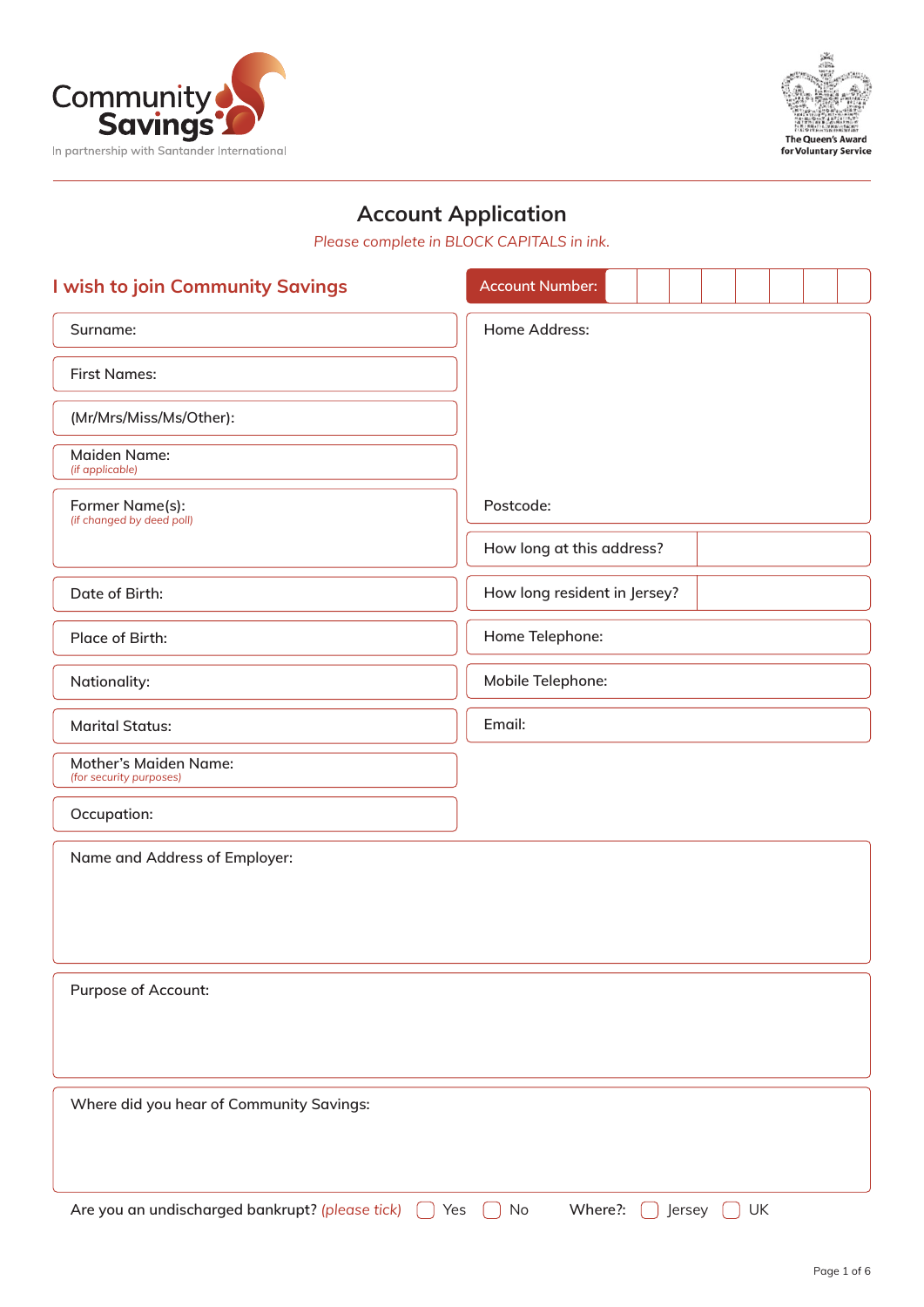

# Application Checklist

#### Opening your account with us

We aim to make the account opening process as simple as possible but you will appreciate that we are required to gather relevant information from you to satisfy our regulatory obligations and to ensure that we are able to best serve your needs. A member of our team is there to support you in making your application at every stage.

- Fill in the application form
- Compile the relevant identification documents
- Deliver your application form and certified copies of your identification documents to us
- Provide an opening deposit of £10
- Applications must be made in person. Please make an appointment either at our counter or by telephone with one of our team who will review your application
- Please note that Community Savings is unable to process direct debits

#### Proof of Identity

Anti-money laundering legislation means we have to ask you for proof of identity and address. *Whilst we will attempt to be as flexible as possible, to enable us to open your account we will need to satisfy ourselves that we have complied with what is expected of us by the authorities.*

We usually require an original certified copy of suitable photographic identification and a certified copy or original of a document which verifies your current residential address.

### Acceptable forms of photographic ID

- Current valid Passport
- Current valid Photographic Driving Licence
- Current valid National ID Card

The document should show your name, signature, ID number, nationality, date of birth, date and place of issue and expiry date. If you are unable to provide any of the preferred forms of identification, please talk to one of our team.

#### Acceptable forms of address verification

- • Utility Bill for a fixed service i.e. Gas, Electricity or Telephone *(but not a mobile phone account)*
- Bank statement
- Tenancy contract or agreement, e.g. Andium Homes
- Government-issued correspondence, e.g. CLS address confirmation

On occasion, we may request additional documentation/information to satisfy our needs.

Original documents will be required, but if copies are provided they will need to be certified as copies of the original by a suitable certifier.

#### Suitable certifiers acceptable to us

- • Official of Community Savings Ltd
- Judiciary member, Senior Civil Servant, Serving Police, Prison, or Customs Officer
- • Embassy, Consulate or High Commission Official
- Lawyer, Notary Public, Actuary, Company Secretary or Accountant
- Director, Manager or Company Secretary with a financial role within a regulated business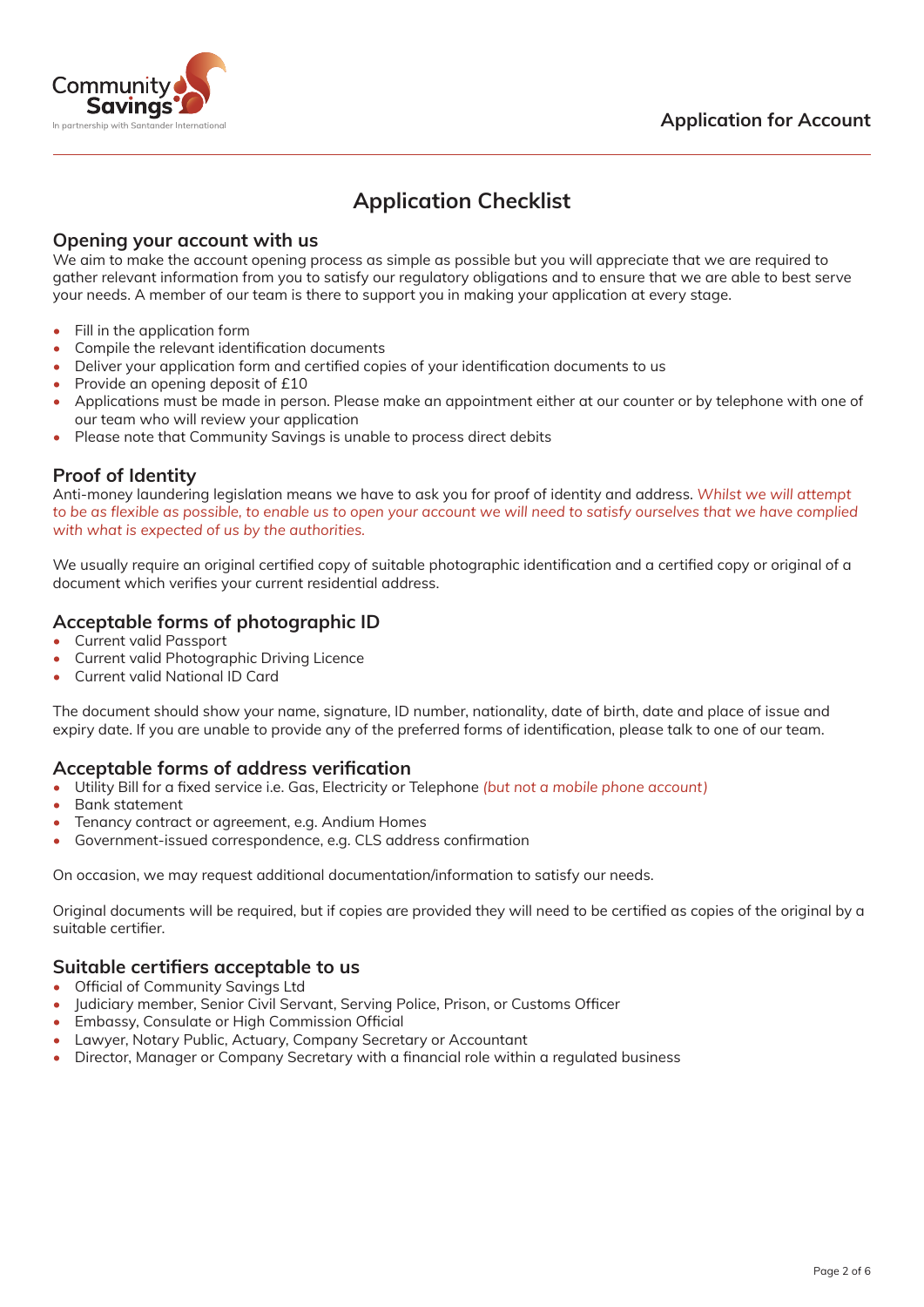



## Supplementary Information

The purpose of the Supplementary Information section is to capture additional information about our customers. There are several reasons why this is necessary. They include a regulatory requirement for Community Savings to fully understand the purpose of the account and the use to which it will be put. Having a thorough understanding of our customers circumstances and the way in which they use their account may also help us prevent and detect unauthorised usage so it is in your best interests to tell us as much as you can about how you intend to operate this account.

If you have more than one nationality, please give us the details of your additional nationality(ies).

Please confirm your housing situation, for example, homeowner, living in private rented accommodation, sheltered accommodation, living with parents, etc.

Income Tax Reference Number / TIN:

If you have lived at your address for less than six months, please provide us with details of your previous address.

## 1. Other Bank Accounts

If you have accounts with other banks, it is important we understand why you want to have a separate account(s) with Community Savings. Please provide us with details of any other accounts you have and the reasons for wanting an account with us.

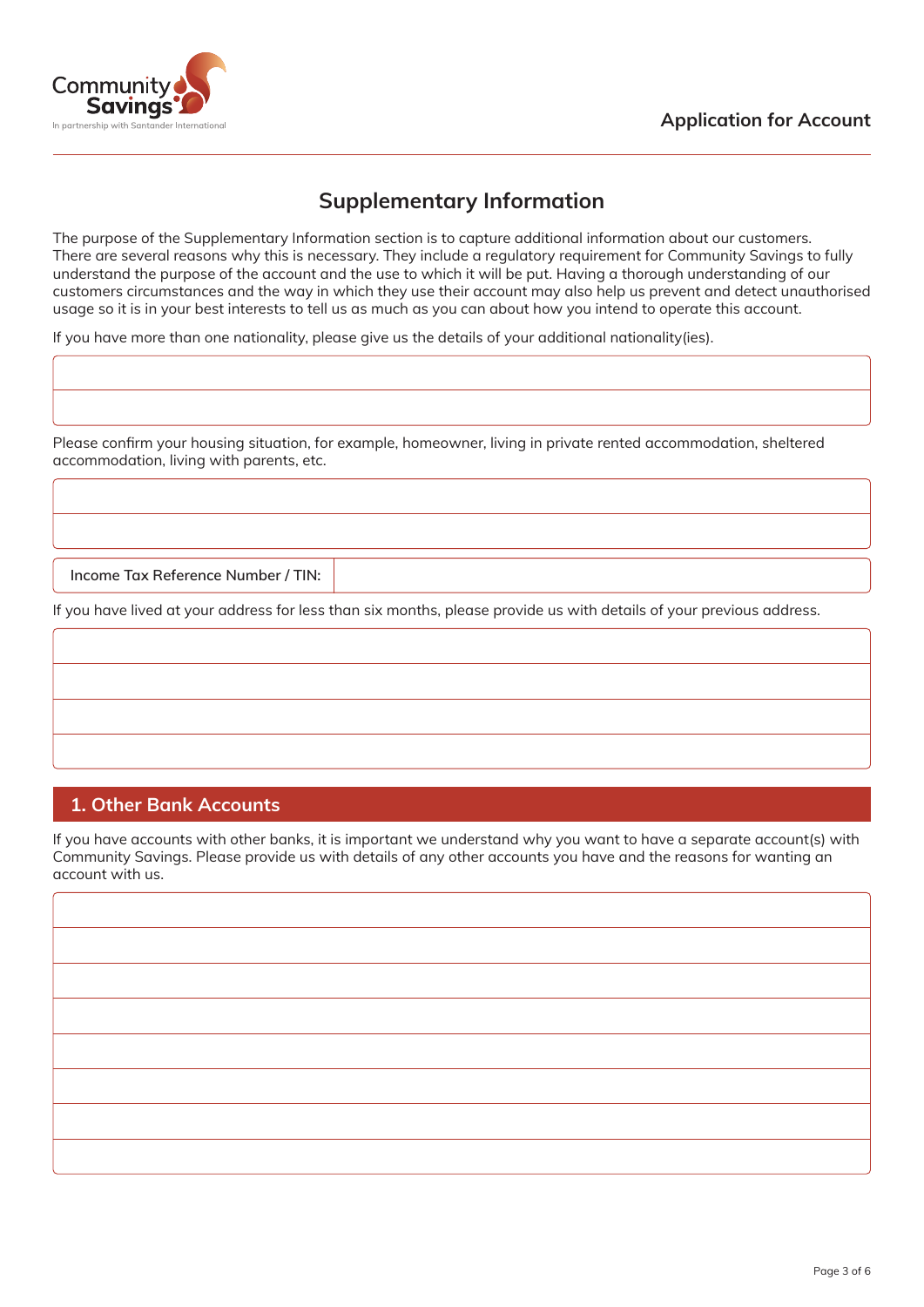

### Application for Account

### 2. Usage of your Community Savings Account(s)

It is important we understand how you will use your account(s) with Community Savings. This is for your benefit as well as ours as it may help us prevent unauthorised usage of your account. It will also enable us to adapt our services to best meet your needs. This means we need to know information such as:

- Where your money is coming from? This is known as your source of funds
- How often you expect to use your account?
- Regular payments you expect to make from your account

#### Source of Funds

Please give details of where your money comes from. Examples could include:

- Wages or salary
- Benefits (such as Income Support)
- Maintenance payments you receive
- Income from property

**Pensions** 

- Interest or investment income
- *We may ask you to provide us with some evidence as to where your money comes from.*

| Source (where the money is coming from) | <b>Regular Amount</b><br>£ | How often<br>(weekly, monthly) | How paid<br>(cash, transfer) |
|-----------------------------------------|----------------------------|--------------------------------|------------------------------|
|                                         |                            |                                |                              |
|                                         |                            |                                |                              |
|                                         |                            |                                |                              |
|                                         |                            |                                |                              |
|                                         |                            |                                |                              |
|                                         |                            |                                |                              |

#### Using your Account

Please tell us about regular payments you expect to make from your account. This could include:

- Transfers to a card facility
- Mortgage or rental payments
- Utilities (water, electricity, gas)
- Living expenses (food)
- • Loan repayments
- Savings

*We may ask you to provide us with some evidence to support the payments you want to make.*

| Regular Payments (where the money is going to) | <b>Regular Amount</b><br>£ | How often<br>(weekly, monthly) | How paid<br>(cash, transfer) |
|------------------------------------------------|----------------------------|--------------------------------|------------------------------|
|                                                |                            |                                |                              |
|                                                |                            |                                |                              |
|                                                |                            |                                |                              |
|                                                |                            |                                |                              |
|                                                |                            |                                |                              |
|                                                |                            |                                |                              |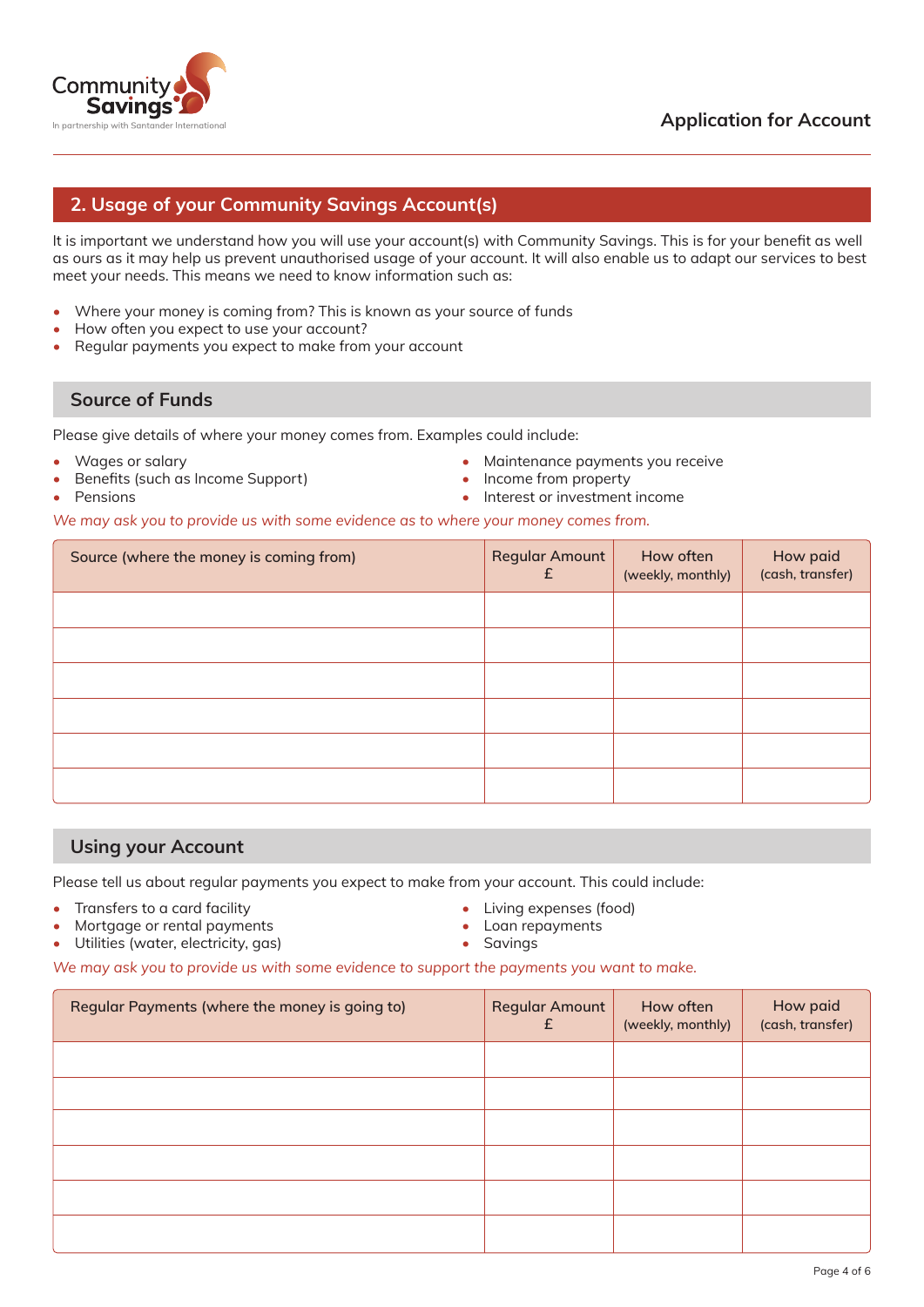

| Have you ever been refused a bank account?<br>Yes<br>No                                                 |
|---------------------------------------------------------------------------------------------------------|
| If YES, do you know why and which bank(s) refused you?                                                  |
|                                                                                                         |
|                                                                                                         |
|                                                                                                         |
|                                                                                                         |
|                                                                                                         |
|                                                                                                         |
|                                                                                                         |
| Have you ever been convicted of a criminal offence (other than a conviction for speeding?)<br>Yes<br>No |
| If YES, please provide us with the details:                                                             |
|                                                                                                         |
|                                                                                                         |
|                                                                                                         |
|                                                                                                         |
|                                                                                                         |
|                                                                                                         |

## **DECLARATION**

By signing below, I confirm that the details supplied above are true and complete. I agree to abide by the terms and conditions of this Association, and Community Savings Ltd and to save at least £1.00 per week or £5.00 per month.

Signature: and Date: a state of the state of the Date: a state of the Date: a state of the Date:  $\vert \vert$  Date: